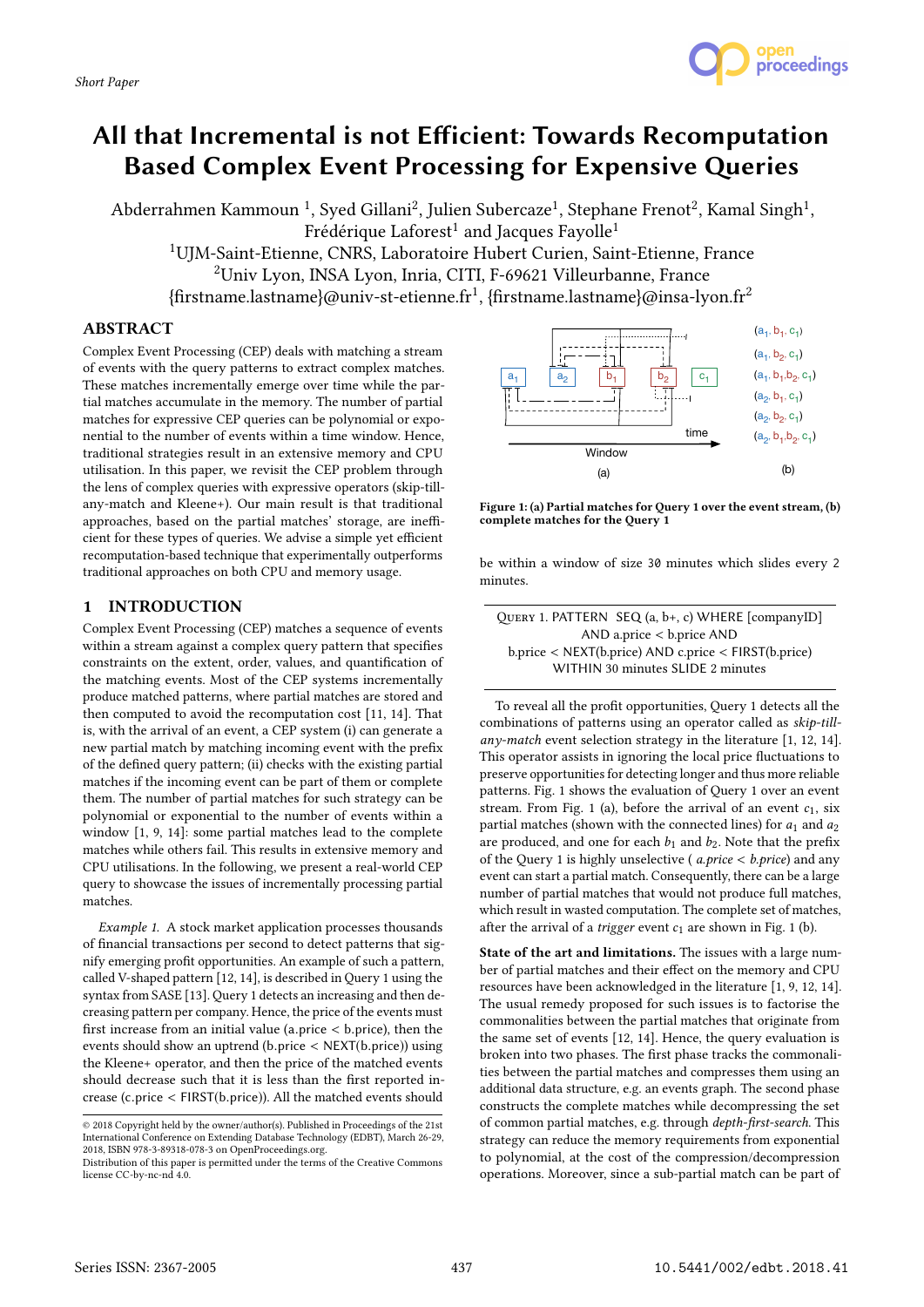multiple complete matches, this strategy recomputes common sub-partial matches for each match that contains one. This results in redundant computations, and the high cost of maintaining additional structure and reconstruction of the matches remains quite significant. For instance, in Fig.1 (a), all the partial matches are kept – and computed – even if a trigger event, i.e.  $c_1$ , never arrives within a window. Finally, due to the high space complexity, these systems spend a considerable amount of time in repeated memory allocation and reclamation with the expiration of a window.

Contributions. This paper initiates the study of a recomputationbased CEP that addresses the following two main points.

- Since storing partial matches is expensive, only events should be stored in a window. This reduces the memory cost from polynomial or exponential to linear
- The matches should be recomputed only when the trigger events' arrive and results should be directly stored on the disk. Hence, redundant computations are not performed and only the subsets of events are processed to produce the matches. Furthermore, since matches are directly stored on the disk, repeated in-memory allocation and reclamation operations are avoided.

In theory, both recomputation and incremental evaluation techniques have the same worst-case run-time cost. However, in practice, recomputation process provides the following properties: (1) it is performed for a fewer number of times (depending on the trigger events); (2) it alleviates the redundant computations that arrive due to the partial matches that would not produce a complete match; (3) it avoids the cost of creation and deletion of partial matches.

The detailed structure and contributions of this paper are as follow. We first provide the compilation of the query tree for a CEP query (§ 2.2). We then present the design of an algorithm for recomputing matches and analyse its complexity(§ 2.3). Based on this algorithm, we present the techniques to process joins between events and to execute the Kleene+ operator (§ 2.4). We implemented our solution and demonstrate that it outperforms existing solutions both in terms of memory and CPU cost (§ 3).

# 2 RECOMPUTATION BASED CEP

#### 2.1 Preliminaries

In this section, we present the CEP specifics definitions, query representation and query evaluation techniques.

**Event.** An *event e* is tuple  $(A, t)$ , where  $A = \{A_1, A_2, \ldots, A_m\}$  $(m \geq 1)$  is a set of attributes and  $t \in \mathbb{T}$  is an associated timestamps that belongs to a totally ordered set of time points  $(\mathbb{T}, \leq)$ .

Event Stream. An event stream  $S$  is a possibly infinite set of events such that for any given timestamps  $t$  and  $t'$ , there is a finite amount of events occurring between them finite amount of events occurring between them.

Event Sequence. A chronological ordered sequence of events, with a total ordering given by  $\mathbb T$  is represented as  $\vec{E} = \langle e_1, e_2, \ldots, e_n \rangle$ with  $e_1$  refer to the *first* event and  $e_n$  to the *last*.

CEP Query. A CEP query Q has the following form:

PATTERN P [ WHERE Θ ] WITHIN w SLIDE s

where  $P = \text{SEQ}(p_1, \ldots, p_k)$  is a sequence of pairwise disjoint<br>riables of the form n and  $p^+ \Theta = \theta$ .  $\theta$ , is a set of predicates variables of the form  $p$  and  $p^+$ ,  $\Theta = \theta_1, \ldots, \theta_l$  is a set of predicates (constant and variable) over the variables in  $P$  (see Query 1 in (constant and variable) over the variables in  $P$  (see Query 1 in Example 1),  $\omega$  is the time window and s is slide of the window to define the scope of event stream. A variable  $p \in P$  binds a sequence of a single event  $\langle e_i \rangle$ , while the qualified variables

r<br>for a query match.  $p^+ \in P$  binds a sequence of one or more events  $\langle e_1, \ldots, e_n \rangle, n \ge 1$ 

CEP Query Match. To define the matching of a CEP query Q, we use a substitution  $\gamma = \{p_1/\vec{E}_1, \ldots, p_k/\vec{E}_k\}$  to bind the event<br>convenient the veriables Given Q and the event stream sequences  $(\vec{E})$  with the variables. Given Q and the event stream<br>S, a substitution v is a match of Q in S, iff (i) all the predicates S, a substitution  $\gamma$  is a match of Q in S, iff (i) all the predicates  $\Theta$  in  $Q$  evaluate to true, (ii) for events in the two event sequences  $e \in \vec{E}_i$  and  $e' \in \vec{E}_{i+1}$ , we have  $e.t < e'.t$  and (iii) all the events<br>in each event sequence  $\vec{E}$ , has timestages than the defined in each event sequence  $\vec{E}_i$  has timestamps less than the defined<br>window  $w$ . Since no order is imposed on the selected events, if window w. Since no order is imposed on the selected events, it complies to the skip-till-any-match selection strategy.

#### 2.2 Query Tree

Given the CEP query, we need to compile it from the high-level language into some form of automaton [1, 4, 6, 13] or a treelike [5, 11] structure to package the semantics and execution framework. Since we are working with the recomputation-based model, a traditional tree structure customised for the streaming and recomputation settings would suit our needs. Given Q we construct a tree, where leaf nodes are the substitution pairs, i.e.  $(p_i/\vec{E_i})$ , to store the primitive events and the internal nodes<br>represent the ioins on the defined predicates  $\Theta$  and temporal represent the joins on the defined predicates Θ and temporal ordering We call it a query tree  $\mathcal{T}$ . Our model differs from other ordering. We call it a query tree  $\mathcal{T}_q$ . Our model differs from other tree-structures [5, 11] since we do not store any partial matches. An example of such a tree for Query 1 is shown in Fig 2, where we have three leaf nodes for the variables bindings  $a/\vec{E}_1$ ,  $b/\vec{E}_2$ <br>and  $a/\vec{E}_2$ . The internal nodes in Fig. 2 evoluate the defined  $\vec{E}_2$ and  $c/\vec{E}_3$ . The internal nodes in Fig. 2 evaluate the defined  $\Theta$  in terms of joins (denoted as  $\Theta$ ) for all the variables  $\Delta \in \mathbb{R}$ in terms of joins (denoted as  $\infty_{\Theta}$ ) for all the variables  $p \in P$ .<br>Furthermore since for a CEP query the matched events should Furthermore, since for a CEP query, the matched events should follow the sequential order, joins on the timestamps (denoted as  $\bowtie^t$  ) are also provided in the  $\mathcal{T}_q$ .



Figure 2: (a) Left-deep and (b) Right-deep Query tree for Query 1 in Example 1

## 2.3 Query Evaluation

We now present the algorithm to evaluate the query tree over the event stream without storing the partial matches. Algorithm 1 shows the query evaluation and is divided into three main steps.

**Step 1.** For each incoming event  $e$ , we add  $e$  to the compatible event sequence  $\vec{E}_i$ , such that constant predicates (e.g. *a.price* >  $\frac{10}{2}$ ). Site in summated quanta for each  $\vec{E}$  in  $\mathcal{T}$ . For instance 10) filter the unwanted events for each  $\vec{E}_i$  in  $\mathcal{T}_q$ . For instance, for a constant predicate *a.price*  $> 10$ , all the events in  $a/\vec{E}_i$ ,<br>should have the *price*  $> 10$ . This step *(lines 4-6)* constitutes to should have the *price*  $> 10$ . This step (*lines 4-6*) constitutes to the accumulation of events within a defined window. the accumulation of events within a defined window.

Step 2. For each incoming event e, check if it can trigger the query evaluation to produce matches. That is, if e can be part of  $\vec{E_k}$   $(k = |P|)$ , it can complete a set of matches; since it contains<br>the bighest timestamp within the window For instance Overy 1 the highest timestamp within the window. For instance, Query 1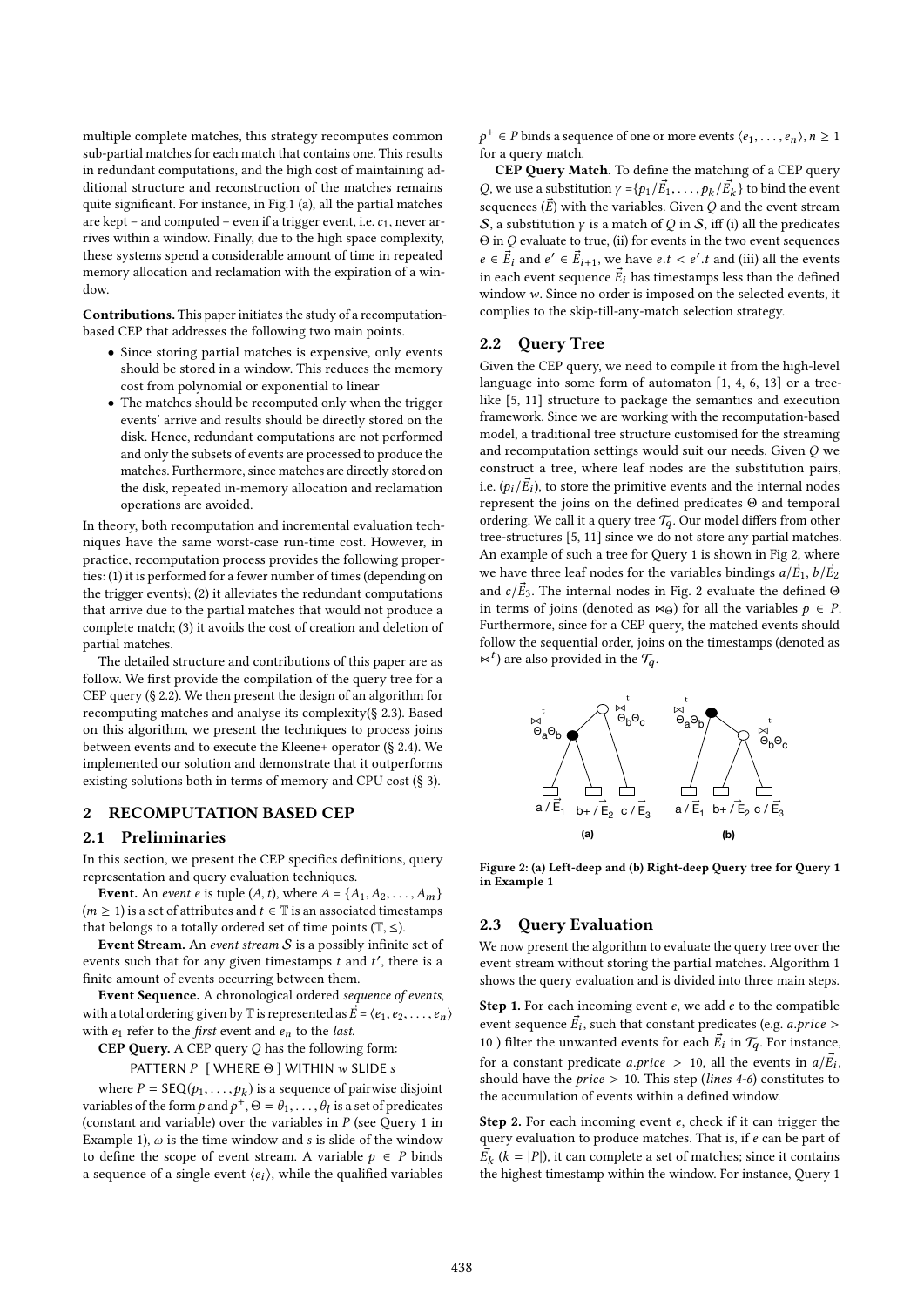| Algorithm 1: CEP Query Evalution |  |  |  |  |  |
|----------------------------------|--|--|--|--|--|
|----------------------------------|--|--|--|--|--|

|                                       | <b>Input:</b> Query Tree $\mathcal{T}_q$ and an event stream S                                                          |  |  |  |  |
|---------------------------------------|-------------------------------------------------------------------------------------------------------------------------|--|--|--|--|
| <b>Output:</b> A set of query matches |                                                                                                                         |  |  |  |  |
|                                       | $Q \leftarrow (P, \Theta, \omega, s);$<br>// CEP Query                                                                  |  |  |  |  |
|                                       | $\vec{E} \leftarrow {\{\vec{E_1}, \vec{E_2}, \ldots, \vec{E_k}\}, k =  P }$ ;<br>// Event sequences for $\mathcal{T}_q$ |  |  |  |  |
|                                       | 3 for each $e \in S$ do                                                                                                 |  |  |  |  |
| $\overline{4}$                        | for each $\vec{E}_i \in \vec{E}$ do                                                                                     |  |  |  |  |
| 5                                     | if is<br>Compatible( $\vec{E}_i$ ,e) then                                                                               |  |  |  |  |
| 6                                     | $\vec{E}_i = \vec{E}_i \cup e$ ;<br>// Step 1                                                                           |  |  |  |  |
|                                       | if isCompatible( $\vec{E_k}$ ,e) then                                                                                   |  |  |  |  |
| 7                                     |                                                                                                                         |  |  |  |  |
| 8                                     | ExecuteJoins( $\vec{E}$ , $\Theta$ );<br>// Step 2                                                                      |  |  |  |  |
| 9                                     | ExecuteKleenePlus( $\vec{E}$ , $\Theta$ );<br>// Step 3                                                                 |  |  |  |  |
|                                       |                                                                                                                         |  |  |  |  |



produces the matches only when an event of type c arrives. Hence, we execute the query tree for a trigger event. By execution, we mean executing the joins between events within each  $\vec{E}_i$  using<br>the predicates  $\Theta$  and timestamps  $t$ . This step (lines 7-8) assembles the predicates  $\Theta$  and timestamps t. This step (lines 7-8) assembles all the events, in a batch manner, for each  $\vec{E}_i$  that can produce<br>the set of matches the set of matches.

**Step 3.** For a  $p_i^+ \in P$ , we need to compute all the combinations for the events in  $p_i^+/\vec{E_i}$ , i.e. a power set of events in  $\vec{E_i}$ . For instance, in Fig. 1 and using Query 1, each a event has  $2^{|2|} - 1$  matches for<br>two h events. This step (line 0) groups all the combinations by two  $\bar{b}$  events. This step (line 9) groups all the combinations by following the one or more semantics of the Kleene+ operator.

## 2.4 Detailed Analysis

We now present the details of the two main processes of Algorithm 1, i.e. joining the set of events and computing the power set of events for the Kleene+ operator.

**Execution of Joins.** Let  $\vec{E}_i$  and  $\vec{E}_j$  are two event sequences with theta-join  $\vec{E}_t \bowtie_{\vec{G}}^t \vec{E}_j$  over the timestamp t and predicates  $\Theta$ . Hence, we have joint on multiple relations for the **Stan 2** Θ. Hence, we have joins on multiple relations for the **Step 2.**<br>The generic cest of such ioins i.e. pointing ioin is  $O(|\vec{E}||\vec{E}|)$ The generic cost of such joins, i.e. pairwise join, is  $O(|\vec{E}_i||\vec{E}_j|)$ <br>and the problem of its efficient evaluation resembles the tradiand the problem of its efficient evaluation resembles the traditional theta-joins with inequality predicates [8]. The wide range of methods for this problem includes: the textbook merge-sort, hash-based, band-join and various indices such as Bitmap [7]. These techniques are mostly focused on equality joins using a single join relation, however. The inequality joins on multiple join relations are notoriously slow and multi-pass projection-based strategies [3, 8] are usually employed. These strategies, however, require multiple sorting operations, each for a distinct relation, and are only optimised for the static datasets, where indexing time is not of much importance. Considering this, we employ the general nested-loop join for our preliminary algorithm. Our experimental analysis showcase that even such a naive algorithm provides competitive performance.

Execution of Kleene+ Operator. For Step 3, we need to create all the possible combinations of matches over the joined events. That is, enumerating the powerset of event sequences' with  $p^+$ <br>bindings. A traditional solution in this context would be to gen bindings. A traditional solution in this context would be to generate Gray code sequence of events with  $p^+$  bindings, where a<br>new match can be constructed from its immediate predecessor new match can be constructed from its immediate predecessor by adding or removing an event. However, this would require storing the predecessor matches to produce the next one and would result in an extra load on the memory resources. To implement Kleene+ operator efficiently, we use the joined results (from Step 2) while generating the binary representation of the

Figure 3: Execution of the Kleene+ operator using the Banker's sequence and generated binary numbers

possible matches using the Banker's sequence [10]. That is, we check the number of events in event sequences' with  $p^+$  bindings<br>after the join process. For  $|m|$  number of such events, we need to after the join process. For  $|m|$  number of such events, we need to create 1 to  $2^m - 1$  matches. This means if we generate all binary numbers from 1 to  $2^{|m|} - 1$ , and translate the binary representation of numbers according to the location of the events in the p i in a batch manner. For instance, consider Fig. 3 (using Query 1),  $+\frac{1}{E}$ , we can produce all the matches for the Kleene+ operator<br>a a batch manner. For instance, consider Fig. 3 (using Overy 1) where there are three  $b$  events for the Kleene+ operator. Hence, we generate binary numbers from 1 to  $2^3 - 1$ . Now equates 1 as take element at the specified location of the  $\vec{E}_2$  and 0 as do not take the element. Then using the generated binary numbers, we take the element. Then using the generated binary numbers, we generate all the combinations of matched events.

Complexity Analysis. Herein, we briefly present the complexity analysis for the three steps described in Algorithm 1. Step 1 results in a constant time operation since an incoming event can be directly added to an event sequence. Step 2 has a polynomial time-cost (pair-wise joins) and depends on the number of patterns P defined in a CEP query. For n events in a window and  $k = |P|$ , we have  $O(n^k)$ . **Step 3** requires producing an exponential number of matches for a Kleene+ operator. For *n* events in a tial number of matches for a Kleene+ operator. For n events in a window, we have  $O(2^n)$ . The memory cost for the Algorithm 1 is<br>linear to the number of events within a window linear to the number of events within a window.

# 3 EXPERIMENTAL EVALUATION

In this section, we report the results of our experimental study on both incremental and recomputation-based methods for CEP. Our proposed techniques have been implemented in Java and our system is called RCEP. All the experiments were performed on a machine equipped with Intel Xeon E3 1246v3 processor and 32 GB of memory. For robustness, each experiment was performed 3 times and we report median values.

Datasets. We employ both real and synthetic datasets to compare the performance of our proposed techniques.

Synthetic Stock Dataset (S-SD): We use the SASE++ generator, as used in [14], to produce the synthetic dataset. Each event carries a timestamp, company-id, volume and the price of a stock. This dataset enables us to tweak the selectivity measures of matches  $\frac{# of \text{Matches}}{# of \text{events}}$  to evaluate the performance of the systems at different workloads. In total, the generated dataset contains 1 at different workloads. In total, the generated dataset contains 1 million events.

Real Credit Card Dataset (R-CCD): We use a real dataset of credit card transactions [2]. Each event is a transaction accompanied by several arguments, such as the time of the transaction,